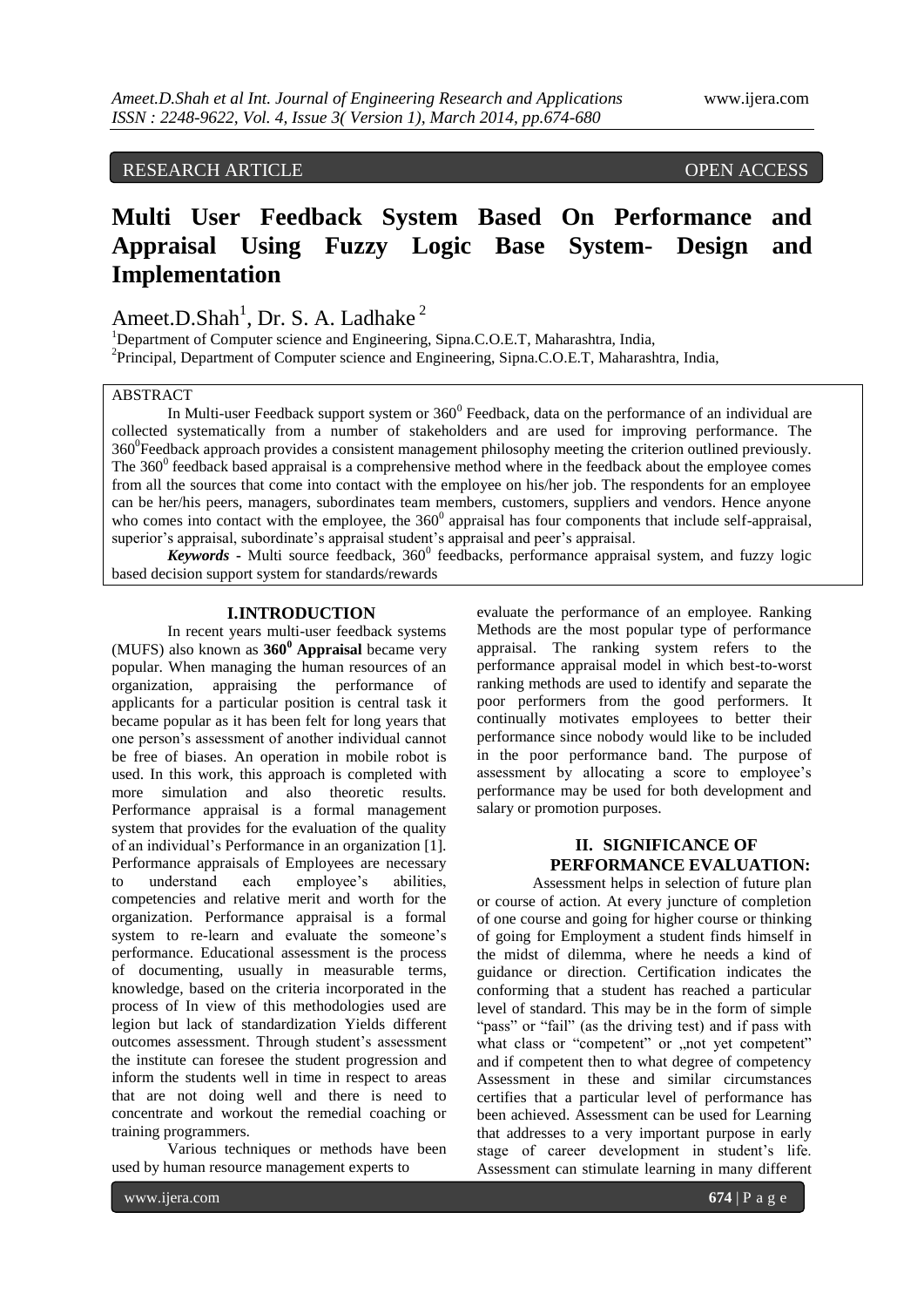ways-Prompting or otherwise motivating the students. Offering the students guidance so they can see how well they are achieving learning outcomes. Following the remedial practices based on the feedback to help students diagnose their strong areas for further enrichment and weak areas for improvement. Providing the information that helps student for future plan of action. Helping students and others concerned with their learning to track progress.

# **1.1 STUDENTS:**

Student's perceptions about assessment and their approaches to learning are strongly interrelated. These Perception and Learning Approach can both be positive and/ or negative, however the study of Trigwell and Prosser [9] suggests that the deep approaches to learning are especially encouraged by assessment methods and teaching practices which aim at deep learning and conceptual understanding rather than by trying to discourage surface approaches to learning. Especially student's perceptions on the perceived difficulty, lower anxiety and complexity, and higher success expectancy have greater tendency towards the preference for objective type of Examination format. Students with both the good learning skills and with low test anxiety rates seem to favour the essay type Examinations, while students with poor learning skills and low test anxiety have unfavorable inclination towards long answer based assessment mode. From student's point of view, assessment has a positive effect on their learning and is 'fair' the assessment relates to authentic tasks, represents reasonable demands, encourages students to apply knowledge to realistic contexts, emphasizes the need to develop a range of skills, and perceived to have long- term benefits.

#### **2.2. TEACHERS:**

Performance evaluation of students can help a Teacher to review the effectiveness of all instructional and instrumental practices. If student regularly finds the assignments difficult, it might suggest to the Teacher that it is too much demanding and he needs to change the instructional methods, revise the competencies or help the student gains some relevant technical skills. Comments made by Examiners on various reports suggested that the candidate taking the examination needed to be exposed to the required content on the syllabus to prepare them for the examination. If this exposure was not provided to students, then it could be a contributory factor to the poor performance displayed by students. The students who are motivated can achieve higher mean scores than the students who left out unmotivated.

# **2.3. MANAGEMENT:**

Management body and Students form the main pillars of Educational Institute while Teacher stands in between. Practicing performance evaluation time and again has two fold benefits. On one hand students will know their progress and on the other hand the Management can see as a whole the system doing well which definitely helps in pursuing the Institutional academic development and Teacher's contribution in the overall process of Education.

# **III. DIFFERENT WAYS OF PERFORMANCE EVALUATION**

Different scaling patterns are adopted by Academic Institutes as a Performance-Average Percentage and 10 point GPA (Grade Point Average) system are the two patterns popularly employed in majority of Institutes In first case an average percentage of score of marks are Computed and reported as a Performance Index. The scaling pattern followed could be as shown in Table-1.

Table 1: Scaling Pattern of Average Percentage

| Average Percentage (AP) | Performance Index (PI) |
|-------------------------|------------------------|
| $AP > 80\%$             | Excellent              |
| $80\% > AP > 60\%$      | <b>First Division</b>  |
| $60\% > AP > 50\%$      | <b>Second Division</b> |
| $50\% > AP \geq 40\%$   | <b>Third Division</b>  |
| $AP < 40\%$             | Fail                   |

# **3.1 EDUCATIONAL PERSPECTIVE**

In today's competitive world, it is very important to select appropriate career in order to achieve success by utilizing ones' capabilities and intelligence. The originator of the theory of multiple intelligences, Howard Gardner, defines intelligence as potential ability to process certain sort of Information [6]. All types of intelligence play an important role in overall growth of human Capabilities. It has been proven that specific types of intelligence such as logical, verbal, Interpersonal, kinesthetic etc. are essential to have satisfactory level of success in the field of science and technology, management, sports, etc. [7].

The field of education and technology has contributed numerous research projects by implementing Theory of MI for the last few decades, some of them are as International educational online learning programs for students as well as teachers. Curriculum planning, parents' interaction, etc. Research based on school students of different ages with IQ tests to identify their skills. Adult developmental programs. Employees' developmental programs. New AI approach for students' academic performance using fuzzy rule generation.

The research project "EDUCE", implemented as a predictive system using MI. Application of the Theory of Multiple Intelligences to Digital Systems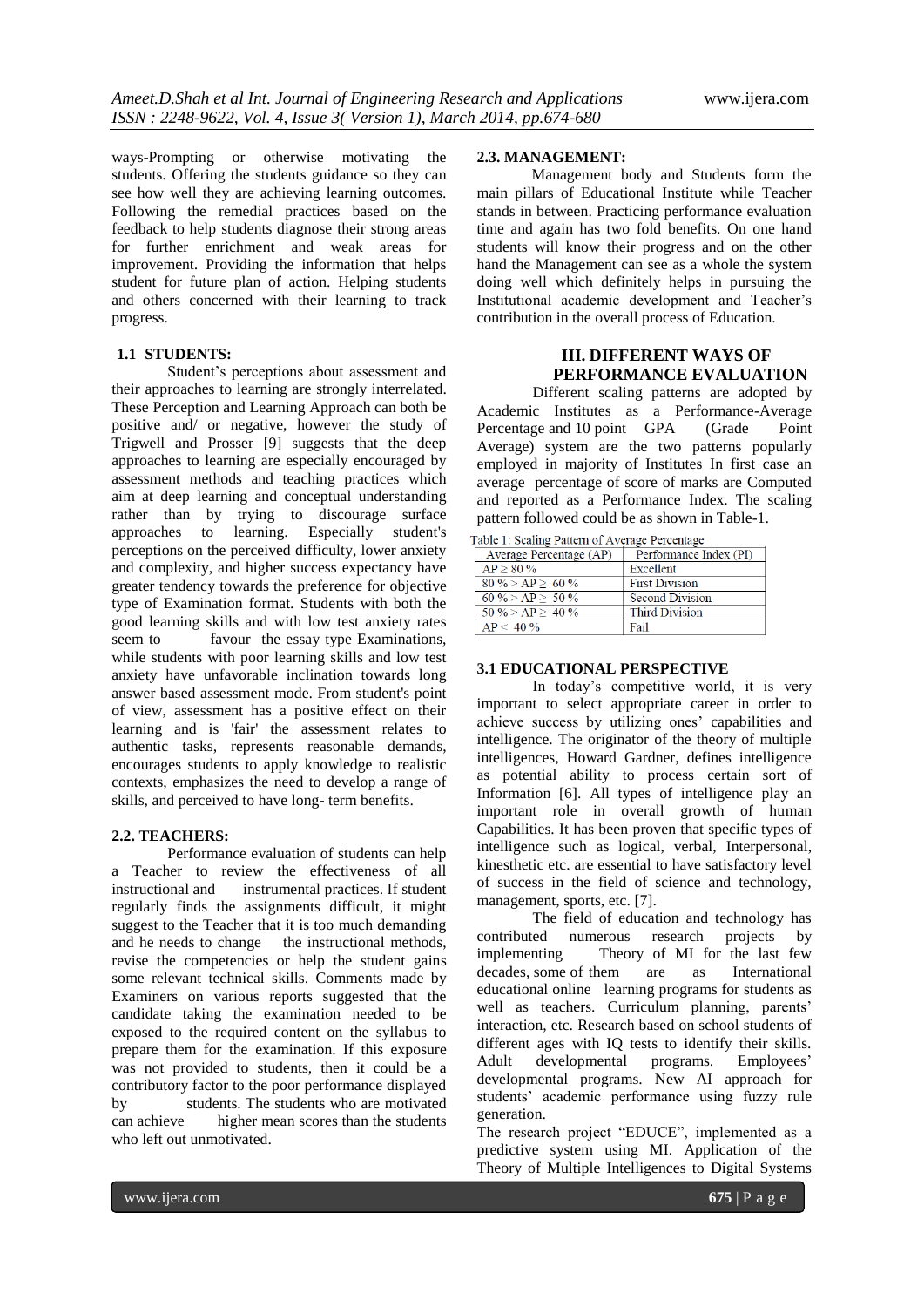Teaching. Learning style improvement using information technology, and many more.

# **IV. DESIGN METHODOLOGY**

Performance appraisal helps measure the productivity of the employee and assesses the employee and assesses the quality of work delivered by him. Performance appraisal also seeks to determine whether an employee is able to blend with the organizational culture while introducing values that would promote the cause of the company. It's evident that the results of a performance appraisal hinge on both qualitative and quantitative factors [8].Performance appraisal also seeks to determine whether an employee is able to blend with the organizational culture while introducing values that would promote the cause of the company. It's evident that the results of a performance appraisal hinge on both qualitative and quantitative factors [8].After reviewing evaluation criteria of various many companies and institute appraisal reports of organizations evaluation parameters shown in Table 2 have been considered:

| Personality                               | Communication skills   |
|-------------------------------------------|------------------------|
| Attendance                                | Cooperative            |
| Punctuality                               | Qualifications         |
| <b>Initiative</b>                         | <b>Work Experience</b> |
| Self control                              | Job Knowledge          |
| Responsibility                            | Leadership             |
| Quality of Interpersonal<br>Relationships | Innovativeness         |
| Quality of work                           | Accomplishments        |
| Attitude                                  | <b>Effectiveness</b>   |
| Commitment                                | <b>Result-Oriented</b> |

# **Table 2: Employee Evaluation Parameters**

#### **4.1 EVALUATION CRITERIA IN PERFORMANCE APPRAISAL**

One of the steps in designing an appraisal programme is to determine the evaluation criteria related to the job.

# **4.1.1 Behaviour**

Rating employees according to job behaviours is based on the assumption that there are effective and ineffective behaviours and that these have been identified for each job or type of job. Evaluating employees along behavioural dimensions it is especially important for employee development purposes.

#### **4.1.2 Standards**

The performance standards are expressions of the performance threshold(s), requirement(s), or expectation(s) that must be met for each element at a particular level of performance.

- $\triangleright$  QUALITY, addresses how well the employee or work unit is expected to perform the work and/or the accuracy or effectiveness of the final product. Measures can include error rates (such as the number or percentage of errors allowable per unit of work) and customer satisfaction rates (determined through a customer survey/feedback).
- TIMELINESS addresses how quickly, when, or by what date the employee or work unit is expected to produce the work.
- COST-EFFECTIVENESS addresses cost savings or cost control. These should address cost-effectiveness on specific resource levels (money, personnel, or time) that can generally be documented and measured.



# **Fig: 1. Evaluation Criteria**

#### **4.1.3 Time period**

Performance can be appraised

- After each project is completed
- After a milestone is reached
- Quarterly
- Semi-Annually
- Annually

Many employers use rating committees to evaluate employees. These committees rate the employees based on the set criterions.

#### **4.1.4 Raters**

When appraisal is made by superiors, peers, subordinates and clients it is called 360- degree system of appraisal.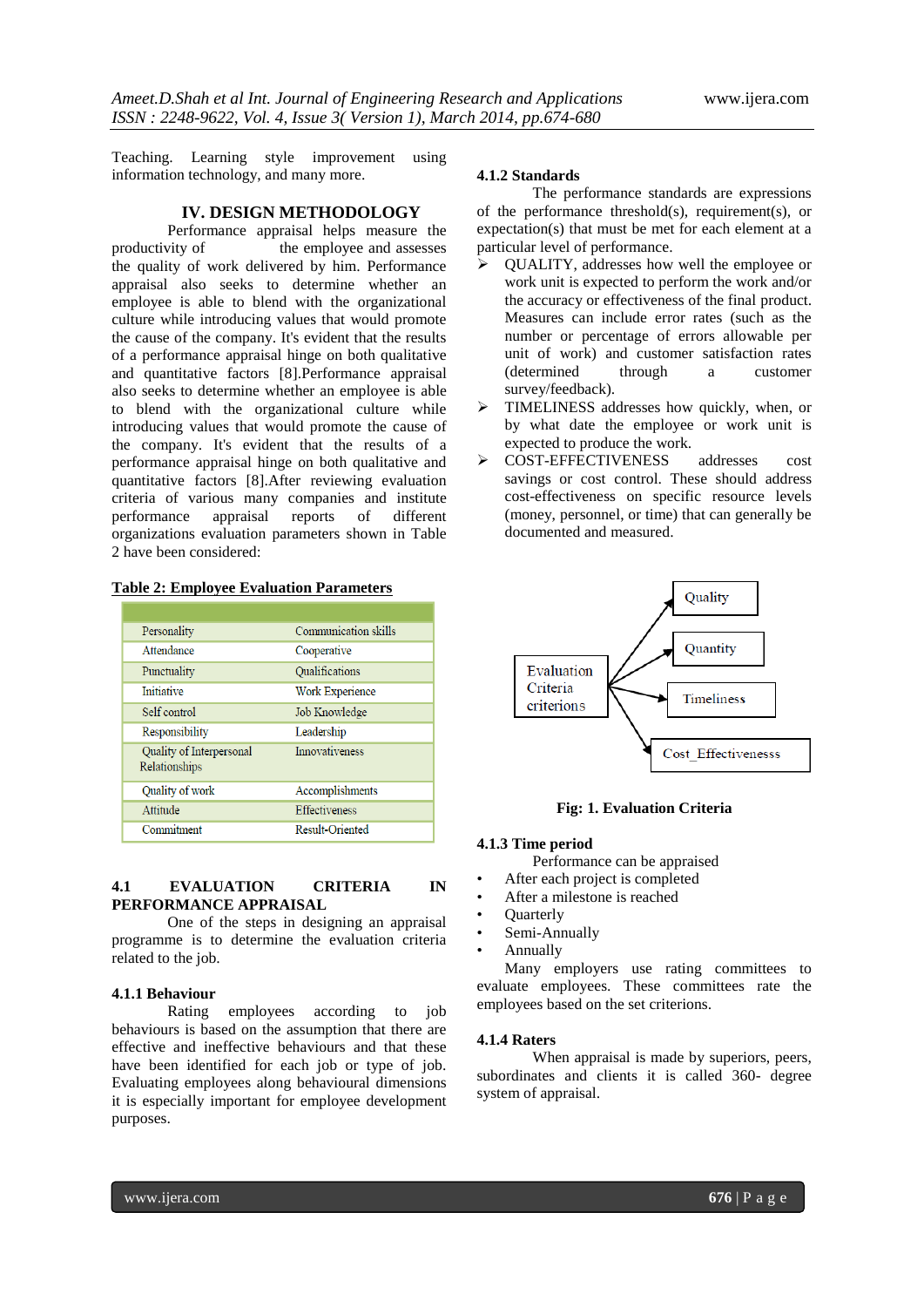

**Fig 2.Apprial Supervisor Raters**

#### **V. BASIC ALGORITHM OF FUZZY CLASSIFIER SYSTEM**

The basic algorithm of our fuzzy classifier system in our previous work [11] can be written as follows.

Step 1: Randomly generate an initial population of fuzzy if–then rules.

Step 2: Evaluate each fuzzy if–then rule in the current population.

Step 3: Generate new fuzzy if–then rules by genetic operations.

Step 4: Replace a part of the current population with the newly generated rules.

Step 5: Terminate the algorithm if a stopping condition is satisfied, otherwise return to Step 2.

#### **5.1. Generating an Initial Population**

Because the consequent class and the certainty grade of each fuzzy if–then rule can be easily determined by the heuristic procedure in Section II, only its antecedent fuzzy sets are handled by genetic operations in our fuzzy classifier system. When we use the five linguistic values in Fig. 3 and "*don't care*" as antecedent fuzzy sets, they are denoted by the following six symbols (i.e., 1, 2, 3, 4, 5, and #) in our fuzzy classifier system:

| S: small         |                   |   |
|------------------|-------------------|---|
| MS: medium small | $\rightarrow$     | 2 |
| M: medium        |                   | 3 |
| ML: medium large | $\rightarrow$     |   |
| L: large         | $\longrightarrow$ | 5 |
| don't care       | $\rightarrow$     |   |

#### **Fig.3. Symbols for Fuzzy Classifier**

'

#### **5.1.2 Evaluating Each Fuzzy If–Then Rule**

The fitness value of each fuzzy if–then rule is evaluated by classifying all the given training patterns using the set of  $N_{\text{pop}}$  fuzzy if–then rules in the current population. The fitness value of the fuzzy if–then rule  $R_j$  is evaluated by the following

fitness function

 $fitness(R_i) = W_{\text{NCP}} \cdot NCP(R_i) - W_{\text{NMP}} \cdot NMP(R_i)$ 

Where  $NCP(R_j)$  is the number of correctly classified training patterns by  $R_j$ ,  $W_{\text{NCP}}$  is the reward for the correct classification,  $NMP(R_j)$ is the number of misclassified training patterns by  $R_j$ , and  $W_{\text{NMP}}$  is the penalty for the misclassification.

# **5.1.3. Generating the Wave Graph**







**Punctuality:** 

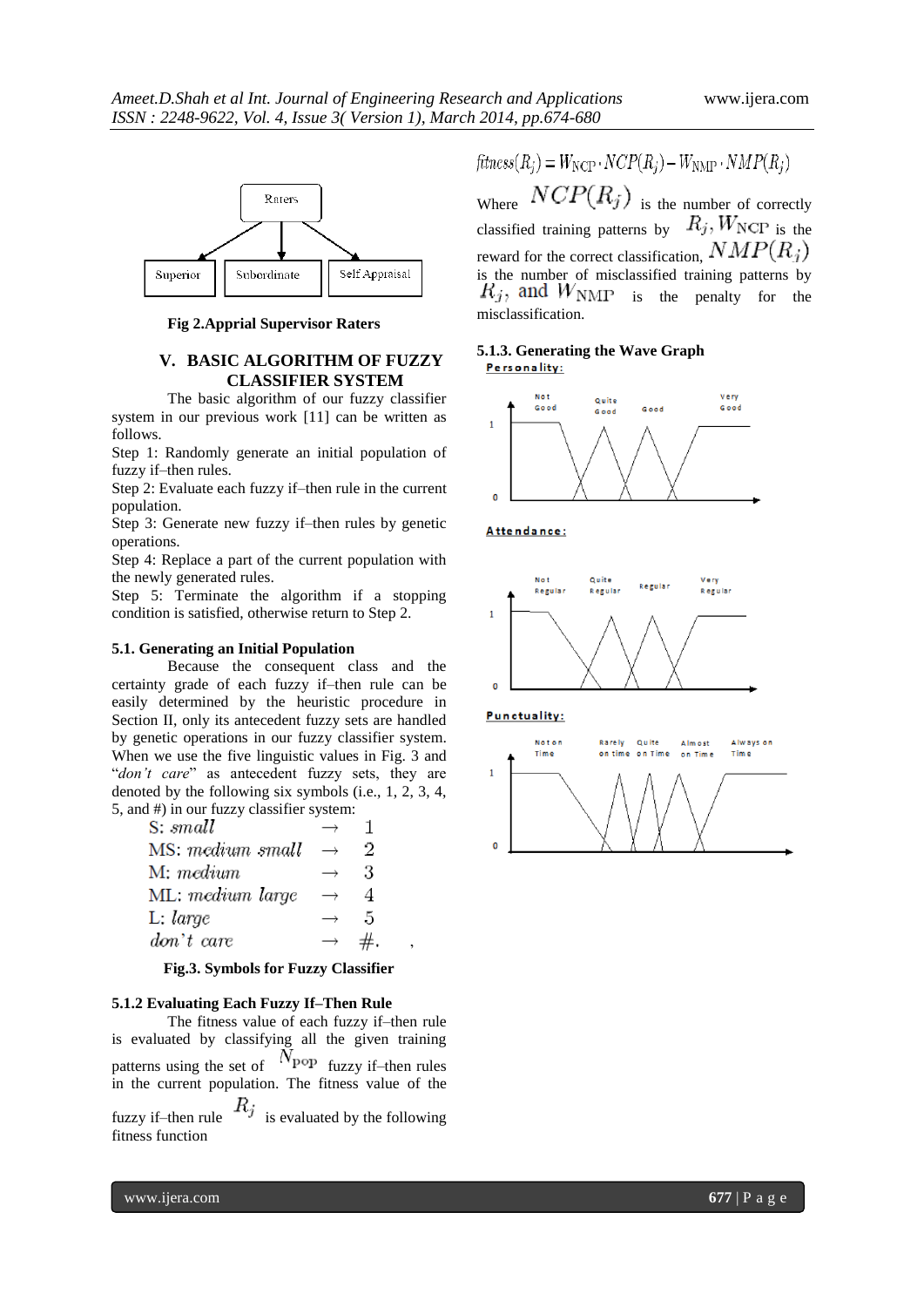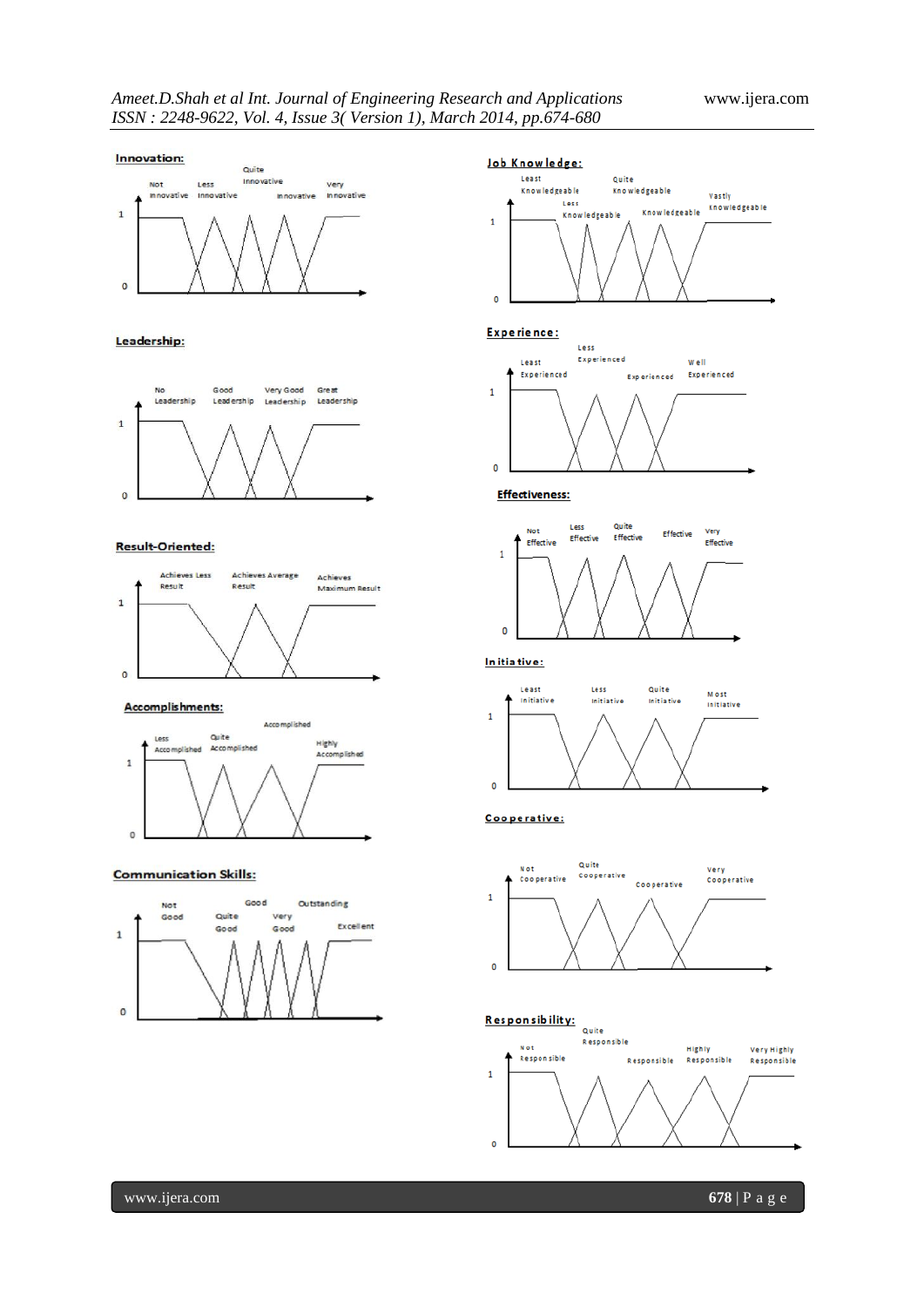#### **B.** System Architecture





#### **VI. Result and Analysis**

For good performance of the system, the design of fuzzy membership function is very important. Here, Performance System is used for implementation of fuzzy inference mechanism. This is the Graphical Representation of Chart for feedback given by student as well as feedback from  $360^0$ degree which include self, peer, H.O.D.and Principle of the Organization. On this bases we can find out the which faculty is going to have the appraisal for the current year and which faculty is having lankness in the work and which can be overcome by the employee's of the organisation for further improvement of the works.





# **Questioners from student and percentage wise**

| re: | 14                                                                                    |                |      |      |      |                 |
|-----|---------------------------------------------------------------------------------------|----------------|------|------|------|-----------------|
|     | 1 Engage lectures regularly & on time                                                 | 96             | 94   | 93   | 99   | 94              |
|     | 2 Overall appearence & personality of faculty                                         | Q1             | 90   | 92   | 97   | 90 <sub>0</sub> |
|     | 3 Communication skill of faculty                                                      | 91             | 90   | 89   | 97   | 89              |
|     | 4 Ability of facultyfacultyfaculty to explain particular concept                      | 93             | 89   | 89   | 97   | 89              |
|     | 5 Use of supplementary teaching methods like providing printed notes, references etc. | 90             | 83   | 88   | 96   | 88              |
|     | 6 Readiness to solve the student difficulties.                                        | Q <sub>2</sub> | 89   | 91   | 96   | 92              |
|     | 7 Particularity in conducting tests, giving assignments                               | 90             | 91   | 85   | 94   | $R\overline{R}$ |
|     | 8 Availability of lecturer during college working hours                               | 95             | 95   | 92   | 97   | 93              |
|     | 9 Use of black board & transparencies while teaching                                  | 95             | 93   | 94   | 98   | 91              |
|     | 10 Relationship with students                                                         | 88             | 87   | 90   | 97   | 88              |
|     | TOTAL(%)                                                                              | 92.2           | 90.1 | 90.3 | 96.8 | 90.2            |

#### **VII. Conclusion and Future Work**

The presented application is an intelligent system design to identify students' different skills in education domain. It offers many advantages such as handling imprecision. The framework of system is generalized which can be mapped into different types of applications which reduces efforts for creation and documentation of knowledge. The architecture of evolving rule based model using genetic-fuzzy approach can also be applied to various domains like advisory systems, decision support systems.

The use of fuzzy logic in performance appraisal allows inputting evaluation parameters in the form of linguistic variables that do not have sharp distinction like black or white but have colors of spectrum. Thus fuzzy logic based performance appraisal allows the decision maker to introduce vagueness, uncertainty, and subjectivity into the evaluation system, which models human like decision making approach.

#### **REFERENCES**

- [1] Ameet. D.Shah, Dr.S.A.Ladhake Multi User feedback System based on performance and Appraisal using Fuzzy logic decision support system international journal for engineering applications and technology(IJFEAT)- issues 2(1):10 Oct 2013
- [2] Decision support system for the intelligent identification of Alzheimer using neuro Fuzzy Logic International Journal for Soft Computing (IJSC) -Vol.2 NO.2 May-2011
- [3] 3.John H.Bernardian and Joyce E.A.Russell, Human Resource Management- An Experential Approach,Mc Graw –Hill Newyork 1999
- [4] Adnan, S. and Minwir, A. (1998), "Fuzzy Logic Modeling for Performance Appraisal Systems – A Framework for Empirical Evaluation", Expert Systems with Applications, Vol. 14, No. 3, p. 323- 328.
- [5] Carter, P.: The Complete Book of Intelligence Tests. John Wiley,0-470-01773- 2 (2005)
- [6] Gardner, H.: Multiple Intelligences After Twenty Years. American Educational